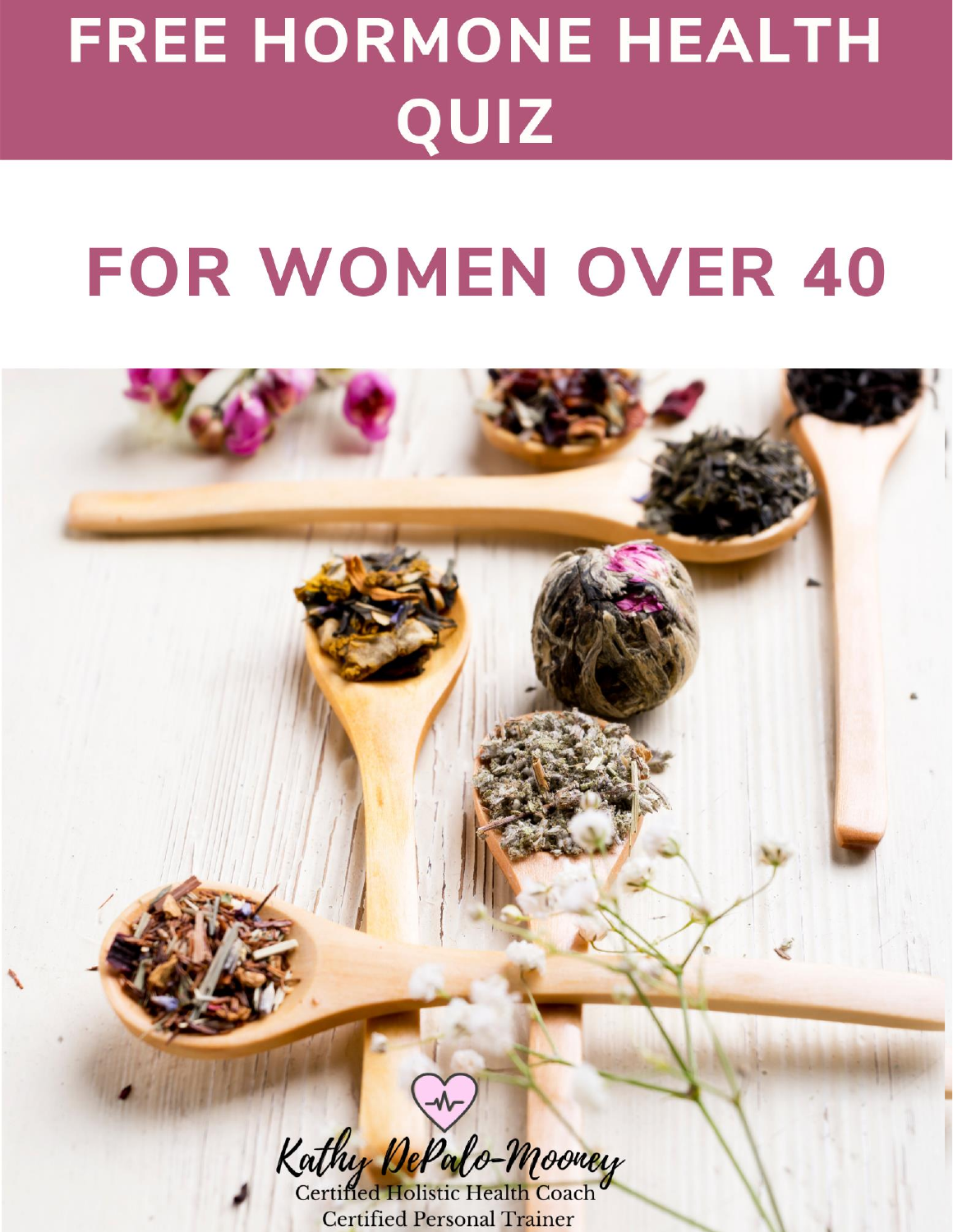## **CHECK ALL THAT APPLY**

- □ Do you feel more emotional than normal?
- □ Do you feel worn out and exhausted?
- Do you have hot flashes?
- □ Do you have night sweats?
- □ Do you have bladder leakage when you cough, sneeze, or laugh?
- □ Do you sometimes have brain fog?
- □ Are you becoming forgetful?
- □ Do you frequently feel panicked or anxious?
- □ Do you have new mid-belly weight?
- □ Do you have vaginal dryness or burning?
- $\Box$  Do you have low sex drive?
- □ Have you had an increase in migraines or headaches?
- $\Box$  Has your menstrual flow been heavier than normal?
- □ Is your menstrual bleeding longer than normal?
- $\Box$  Have you had a new increase in menstrual cramps?
- Do you have new Increased PMS?
- □ Do you have new mid-sleep waking?
- □ Are your menstrual cycles coming closer together?
- Do you have new breast tenderness?
- $\Box$  Have you gone more than 12 months without a cycle?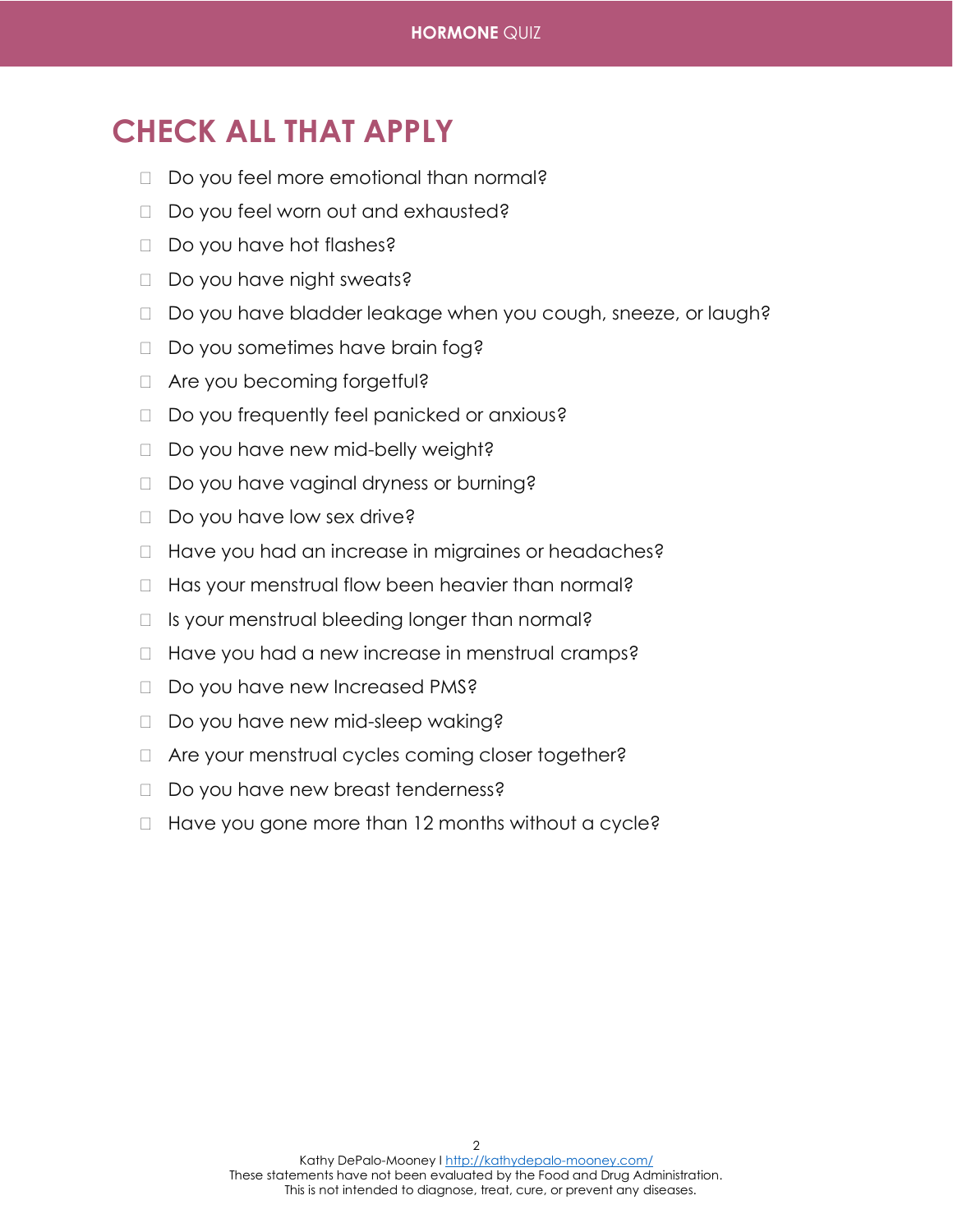## **ANALYZE YOUR RESULTS**

The above are some of the sign's women experience during perimenopause and menopause as hormones shift. While menopause is a natural transition all women make, it does not mean that you should tolerate symptoms that interfere with your health and happiness.

#### **If you checked:**

- **1- 3 boxes**: You have very few signs of hormone imbalance. However, even just one symptom, such as hot flashes or heavy bleeding, can be a sign of imbalance.
- **4 - 7 boxes**: You have some signs of hormone imbalance; it is time to make some changes. If you work on your hormone health now, you will have an easier time transitioning to menopause later. Always discuss any changes to your monthly menstrual cycle with your doctor.
- **8 + boxes**: You have many signs of imbalance likely affecting the quality of your life, schedule an appointment with your doctor and ask for lab testing to determine the cause of your symptoms.

This self-assessment is not intended to diagnose. The intention is to raise awareness of how perimenopause and menopause symptoms may be affecting the quality of your life. If you have concerns about hormone health, speak with your primary health care provider.

We've been told that uncomfortable symptoms are just a normal part of "being a woman." While many of these signs are common, they are not necessarily normal. You can take control of your hormone health, ask me how.

### **You may need a hormone reset. If you want to learn more about hormone health, please download my FREE GUIDE**

**"5 Simple Detox Strategies for Healthier Hormones".** 

#### **I offer a**

#### **"21 Day Hormone Reset Program"**

#### **both of these are available on my [website.](http://kathydepalo-mooney.com/)**

3 Kathy DePalo-Mooney [I http://kathydepalo-mooney.com/](http://kathydepalo-mooney.com/) These statements have not been evaluated by the Food and Drug Administration. This is not intended to diagnose, treat, cure, or prevent any diseases.